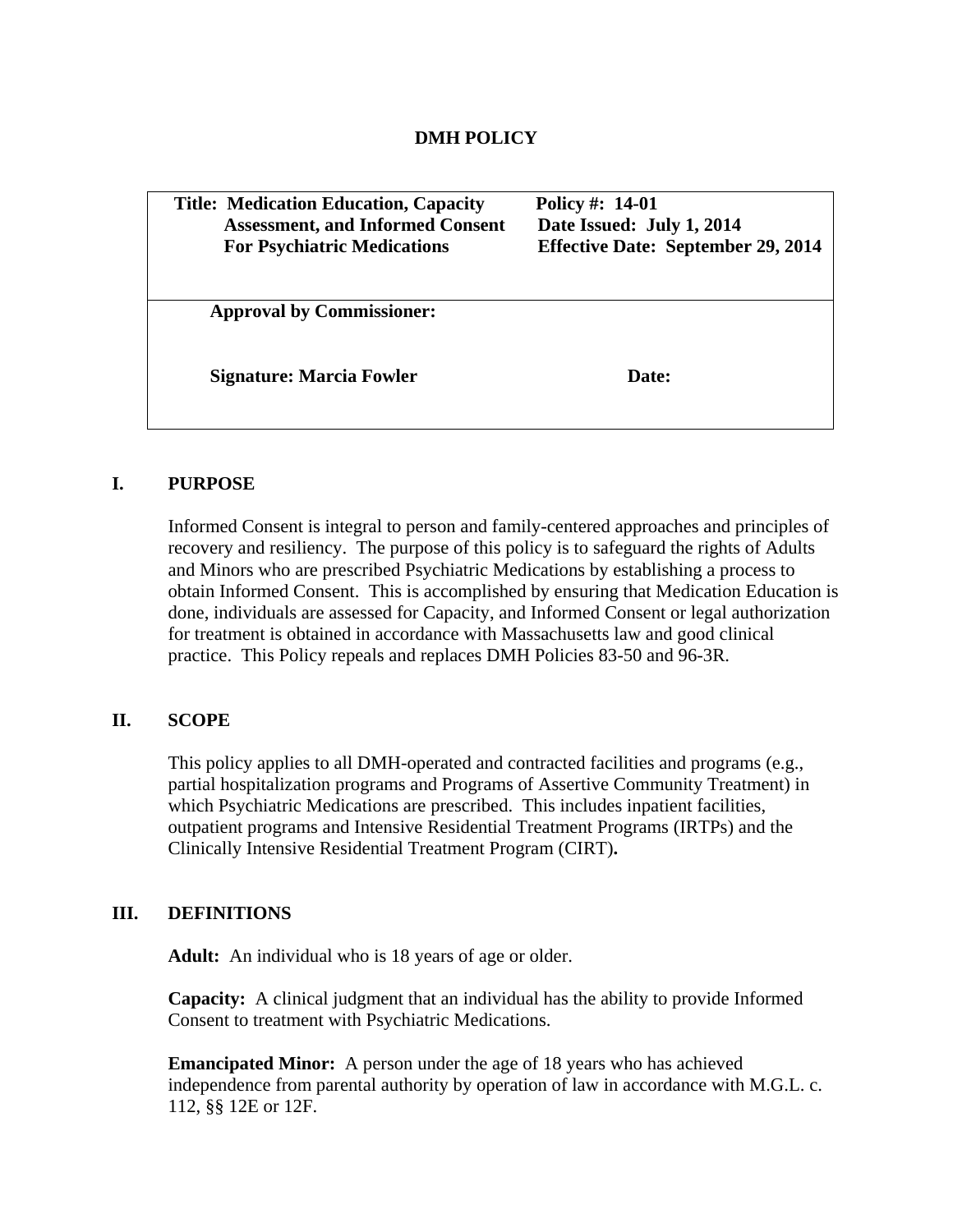**Health Care Agent (HCA):** An Adult with authority to make health care decisions for another Adult pursuant to a Health Care Proxy executed in accordance with M.G.L. c. 201D.

**Health Care Proxy:** A document delegating to a Health Care Agent the authority to make health care decisions in accordance with the requirements of M.G.L. c. 201D.

**Incapacitated Person:** A person who has been determined by a Probate or District Court to lack Capacity to give Informed Consent.

**Informed Consent:** A decision to accept or refuse recommended treatment which is: 1) based on adequate knowledge of the information relevant to the decision being made, 2) made voluntarily, and 3) made by an individual who has Capacity to make the decision.

**Lamb Warning:** A notification given to an individual by a Prescribing Clinician, prior to an evaluation, that the individual's participation is voluntary and may be terminated at any time, and that any communications made during the course of the evaluation will not be privileged and may be disclosed in court proceedings. A Lamb Warning is only valid if the individual knowingly and voluntarily agrees to waive the privilege upon receiving such notification.

**Legally Authorized Representative (LAR):** A guardian or other fiduciary granted applicable authority by a court of competent jurisdiction or, in the case of a Minor, the parent(s) or other individual or entity with legal custody of the Minor. For the purpose of this policy, the term "LAR" is limited to those LARs who are authorized to make health care decisions.

**Mature Minor:** A Minor who does not meet the criteria for emancipation, who is deemed capable of providing Informed Consent to treatment, and for whom a determination has been made that it would not be in the minor's best interest to notify the parent(s) of the medical treatment for which Informed Consent is being sought.

**Medication Education:** Education and information provided to an individual regarding Psychiatric Medications, their purpose, benefits, risks and alternatives, which is necessary for Informed Consent and which promotes the individual's full participation in the decision-making process.

**Minor:** An individual under the age of 18 years.

**Prescribing Clinician:** A licensed physician or other licensed clinician who is authorized under Massachusetts law to prescribe Psychiatric Medications.

**Psychiatric Medications:** Medications prescribed to treat symptoms of mental illness. Such medications include, but are not limited to, antipsychotic medications.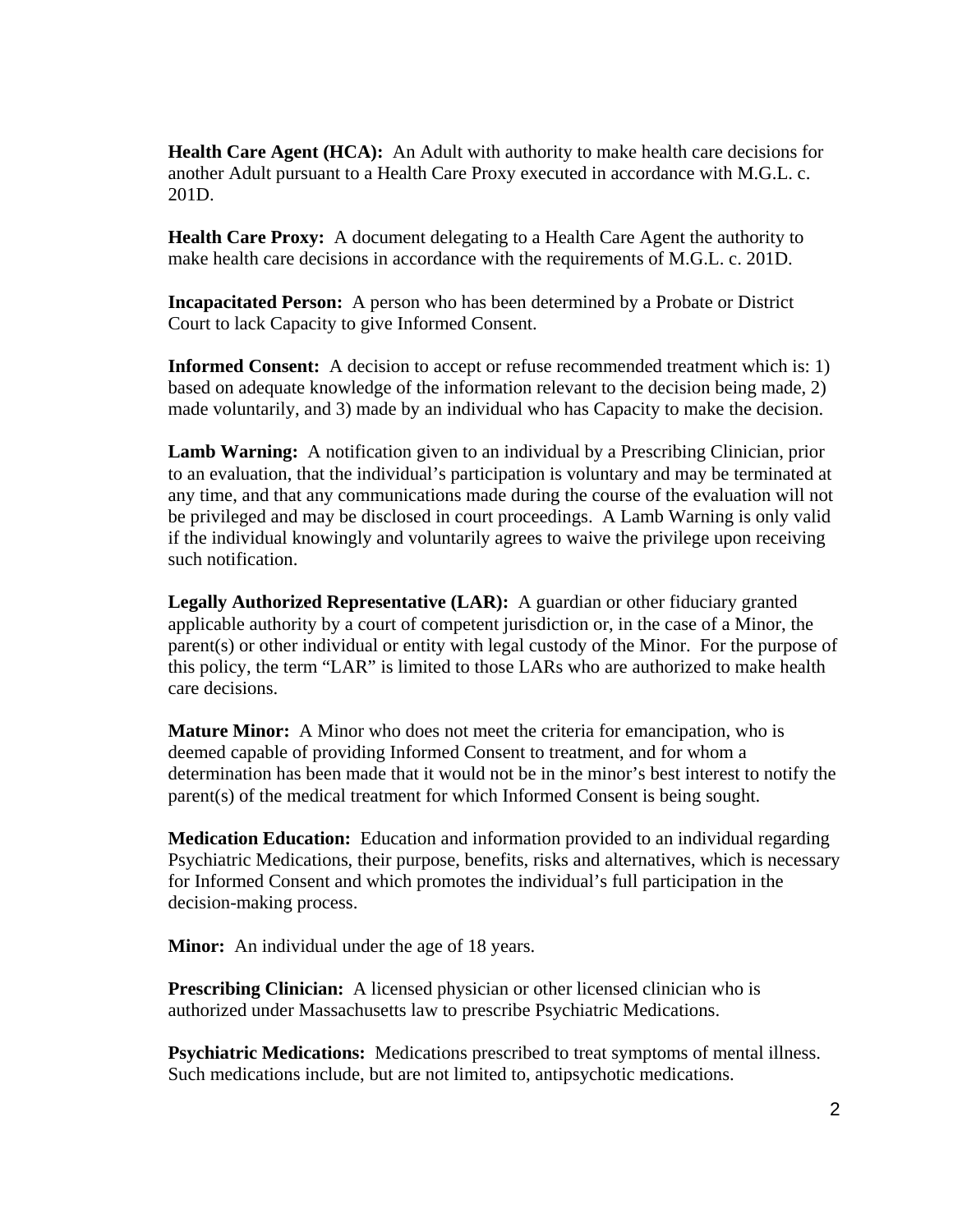**Rogers Monitor:** An individual appointed by the court to monitor an individual's treatment with medication pursuant to a Substituted Judgment Treatment Order.

**Substituted Judgment Treatment Order (commonly referred to as a Rogers Order or 8B):** A Probate or District Court order which authorizes the administration of antipsychotic medications or other Psychiatric Medications in accordance with an approved treatment plan to an individual who has been adjudicated to lack Capacity to give Informed Consent.

# **IV. POLICY STATEMENT**

DMH acknowledges and supports the desire of all individuals to be strong agents in determining the course of their own lives and control their own minds and bodies, including the Psychiatric Medication treatment choices they make. An individual's ability to meaningfully understand information about Psychiatric Medications, to process medication and treatment information, and to give Informed Consent may vary over time, including having the Capacity to make certain Psychiatric Medication treatment decisions while lacking Capacity to make other treatment decisions. DMH recognizes its obligation to afford all individuals, including Minors, regardless of their assessed Capacity status, the right to receive Medication Education pertaining to their Psychiatric Medication treatment and, to the extent possible, participate in all phases of the decisionmaking process concerning treatment with these medications.

This policy is governed by the following principles:

- Prescribing Clinicians should provide Medication Education on an ongoing basis throughout an individual's course of treatment regardless of Capacity in a manner that promotes an individual's participation in all aspects of the decision-making processes around Psychiatric Medications.
- An Adult is presumed to have Capacity to provide Informed Consent unless a court of competent jurisdiction determines otherwise.
- An individual's Capacity and ability to give Informed Consent may vary over time and the assessment of these areas should be dynamic throughout an individual's course of treatment.
- Prescribing Clinicians should work with individuals towards increasing their Capacity to give Informed Consent.
- Promoting an individual's participation in all aspects of the decision-making process concerning the use of Psychiatric Medication and negotiating Psychiatric Medication treatment will enhance treatment understanding, adherence, and health outcomes.
- All information related to Medication Education and Informed Consent must be provided in the person's preferred language for discussing healthcare and in terms that the individual, LAR or HCA can understand.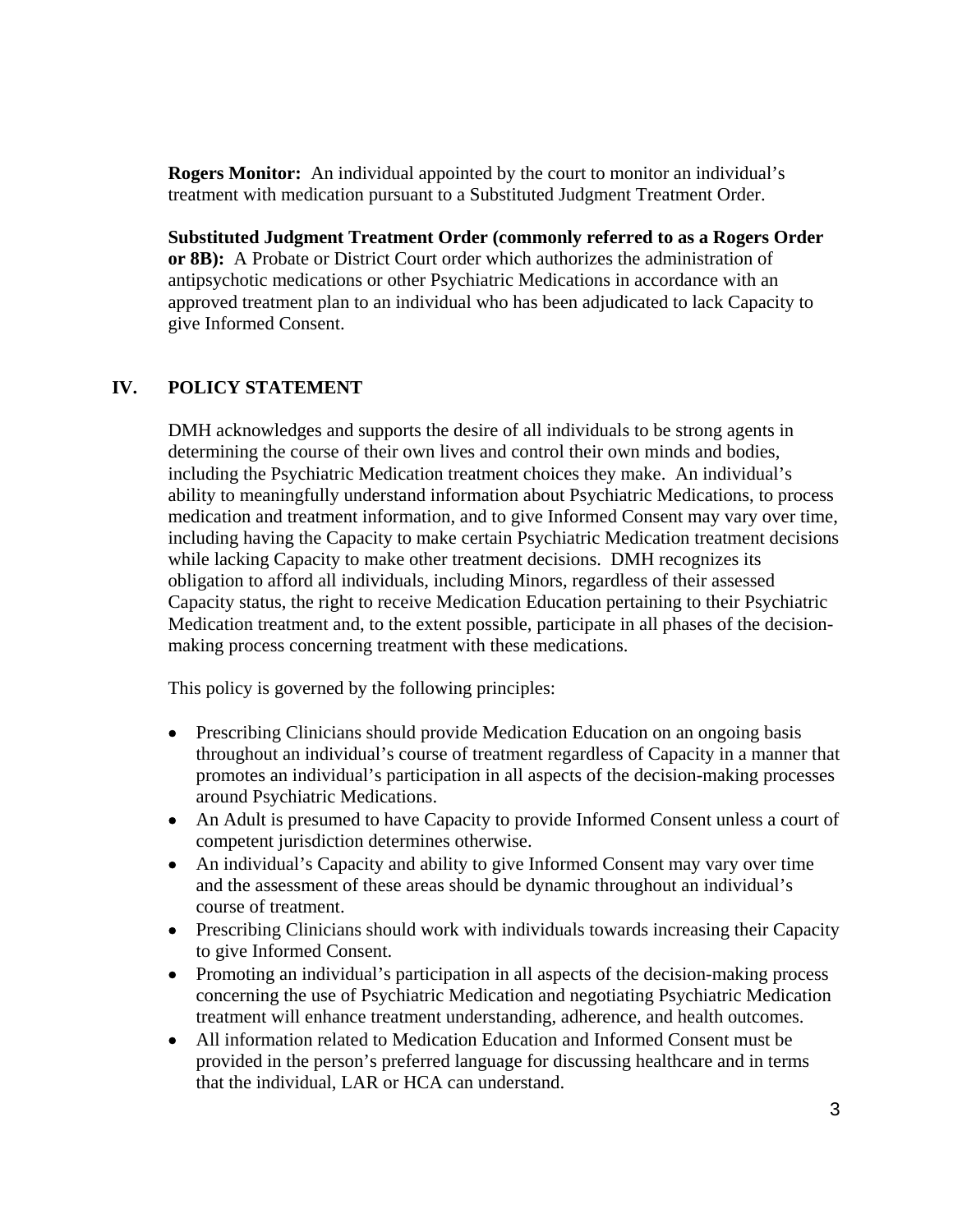# **V. PRESCRIBING CLINICIAN'S RESPONSIBILITIES**

The following process must be used when prescribing Psychiatric Medication:

- to the extent possible and consistent with the individual's ability to understand, provide Medication Education to the individual, LAR or HCA about options for treatment, the proposed treatment, treatment changes and address the development of any adverse reactions related to the use of Psychiatric Medication(s) in a manner that promotes an individual's participation in all aspects of the decision-making process;
- determine the Capacity of the individual to consent or refuse the proposed/recommended Psychiatric Medication(s);
- obtain Informed Consent for Psychiatric Medications;
- obtain consent from a HCA, where applicable;
- apply for Substituted Judgment Treatment Orders, if necessary;
- assess the need for further Medication Education, need for updated capacity assessment, and need for obtaining new/updated Informed Consent on an ongoing basis and, at a minimum, at each periodic review; and
- document in the individual's medical record, as applicable, the Medication Education provided, Capacity assessment, Informed Consent, persons involved and actions taken.
- **A. Providing Medication Education.** The Prescribing Clinician is responsible for providing ongoing Medication Education to the individual for whom Psychiatric Medication(s) is being proposed, including Minors, and to an LAR or HCA, as applicable. Individuals (including LARs and HCAs, as applicable) shall be offered the opportunity to ask questions, discuss the information provided by the Prescribing Clinician, and negotiate implementation of treatment with Psychiatric Medications.
	- **1.** The information provided shall include the need for the Psychiatric Medication(s); the type of Psychiatric Medication(s) being recommended; the benefits, risks, and possible drug interactions of the proposed or alternative treatment with Psychiatric Medication(s); alternative treatments (including no Psychiatric Medications); and the likely clinical outcomes with and without treatment with Psychiatric Medications. The Prescribing Clinician must also provide access to additional reliable written information concerning the proposed and alternative Psychiatric Medications.
	- **2.** All forms of Medication Education must be sensitive to the developmental needs of individuals of different ages and capacities.
	- **3.** The Prescribing Clinician must inform the individual, if they have Capacity, or the individual's LAR or HCA, if any, of the right to consent to or refuse any or all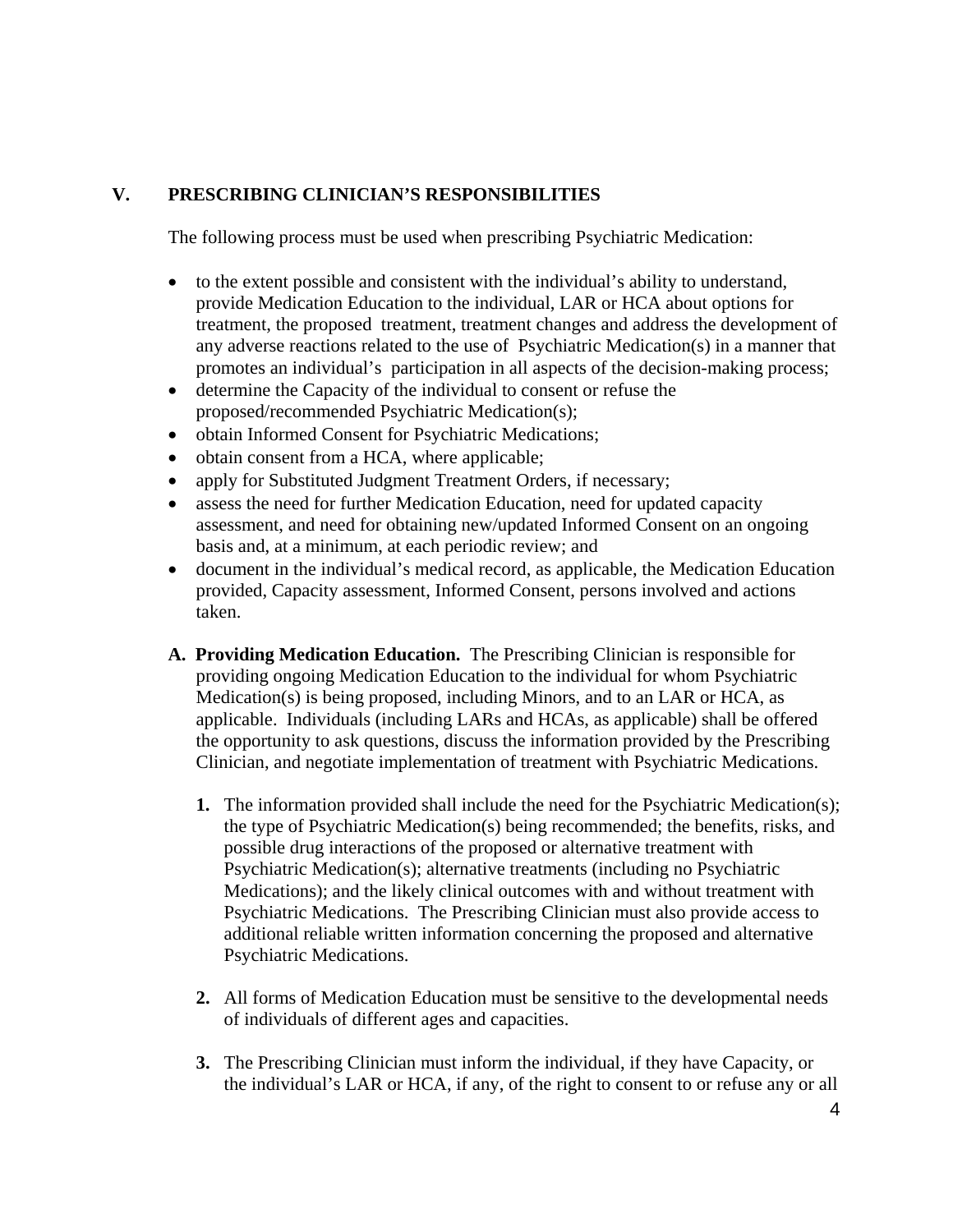of the non-court authorized Psychiatric Medications, and if consent is given, of the right to withdraw it at a future time.

**4.** If an individual lacks the Capacity to give Informed Consent for their own Psychiatric Medications, the Prescribing Clinician still must provide the information outlined in V.A.1 to the individual, to the extent possible, and consistent with the person's age and ability to understand.

### **B. Determining Capacity**

- **1.** When a Prescribing Clinician has reason to believe that a formal assessment of an individual's Capacity to make decisions concerning Psychiatric Medications is needed, a Lamb Warning must be given at the start of the Capacity evaluation.
- **2.** The Prescribing Clinician must make a determination regarding the individual's Capacity based on their best clinical judgment of the individual's ability to reasonably understand the information, to understand how information applies to them, to reason about information provided and to make and express choices.
- **3.** The Prescribing Clinician must assess an individual's Capacity when first evaluating the individual for Psychiatric Medications and anytime when it appears that an individual's ability to understand and process information has changed.
- **4.** Assessing the capacity of individuals taking Psychiatric Medications should also occur, at a minimum, at each periodic review for individuals at facilities (see 104 CMR 27.11) or annually for individuals treated in community based settings.
- **5.** If the Prescribing Clinician believes that an Adult who has been adjudicated as an Incapacitated person has regained the Capacity to give Informed Consent, the Prescribing Clinician should consult with legal counsel.
- **C. Obtaining Informed Consent.** After determining an individual has Capacity, the Prescribing Clinician must obtain verbal Informed Consent prior to prescribing Psychiatric Medications and, pursuant to Section V.F.6, written Informed Consent as soon as possible thereafter. If an individual deemed not to have Capacity to consent for prescribed Psychiatric Medications agrees to accept recommended treatment with Psychiatric Medications, the administration of Psychiatric Medications may occur, provided the Prescribing Clinician initiates the process to obtain a Substituted Judgment Treatment Order (See Addendum).
- **D. Pursuing a Substituted Judgment Treatment Order.** If an individual is clinically determined not to have Capacity, the Prescribing Clinician must initiate the process to obtain a Guardianship or Substituted Judgment Treatment Order pursuant to existing DMH practice. A Prescribing Clinician who initiates the process to obtain a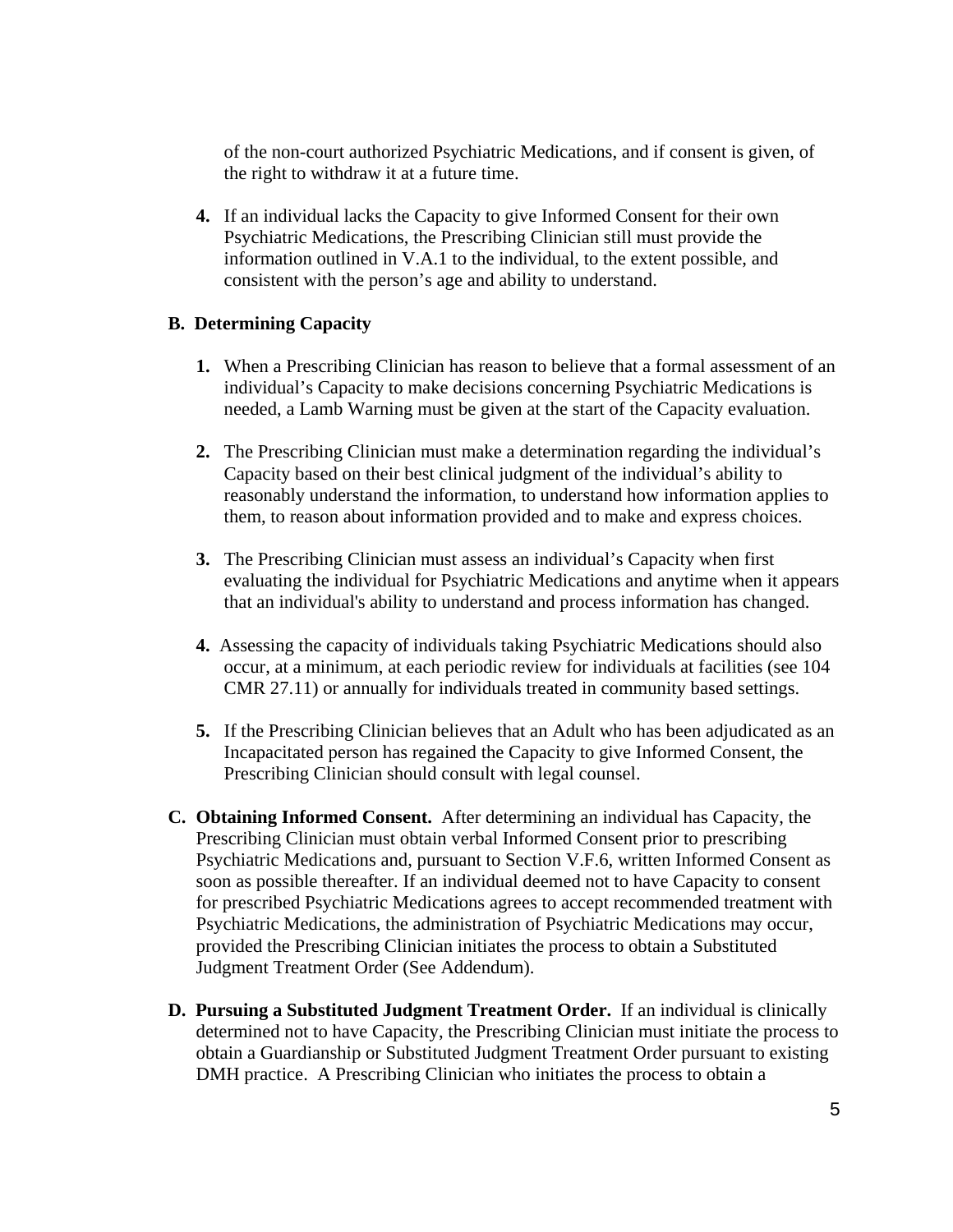Substituted Judgment Order is expected to cooperate with the requirements for completing a medical certificate and affidavit and for maintaining such orders in effect. Special considerations apply to Minors, see Section G.4.

### **E. Review of Informed Consent**

- **1.** If the care of an individual is transferred to a new Prescribing Clinician, the new Prescribing Clinician must review the written Informed Consent obtained by the prior Prescribing Clinician and assess the individual's Capacity.
- **2.** If the Prescribing Clinician becomes aware that the individual has concerns about any aspect of the Psychiatric Medication(s) prescribed, these issues must be discussed with the individual and, if applicable, the individual's LAR or HCA by the Prescribing Clinician. The Prescribing Clinician should consult with the DMH legal office to determine whether these concerns need to be brought to the attention of the court, defense counsel, or Rogers Monitor, where applicable.
- **3.** An individual deemed capable, or an LAR or HCA on behalf of the individual, can withdraw consent for a Psychiatric Medication(s) any time and such withdrawal must be documented pursuant to Section V.F, provided however that treatment authorized under a Substituted Judgment Treatment Order is not subject to the consent or withdrawal of consent by an Individual, LAR or HCA. If consent is withdrawn, the Prescribing Clinician should consult with the DMH legal office to determine appropriate next steps.

# **F. Documentation**

- **1.** The Prescribing Clinician must document the Medication Education provided to an individual or their LAR or HCA, including the issues discussed, and outcome of the discussion. The source of any written medication information given to an individual must also be documented.
- **2.** The Prescribing Clinician must document in the individual's medical record that a Lamb Warning was provided to the individual at the start of each Capacity examination.
- **3.** The Prescribing Clinician must document all evaluations of Capacity that they conduct and if the individual is deemed to lack Capacity, what actions, if any, the Prescribing Clinician has taken as a result of that determination.
- **4.** The Prescribing Clinician must document the individual's, LAR's, or HCA's verbal agreement or refusal to accept Psychiatric Medication(s). With refusals, the expressed basis of the refusal should also be documented.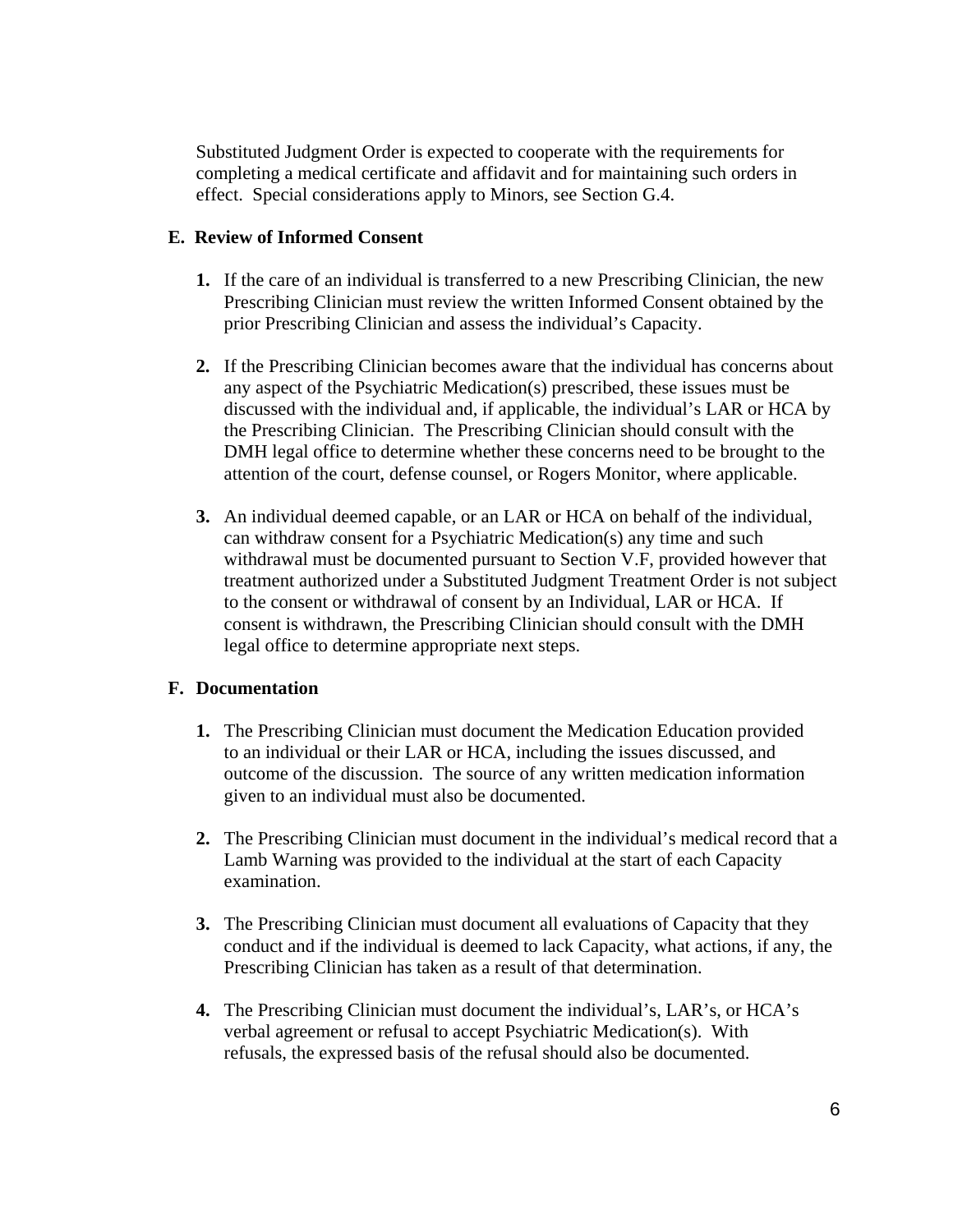- **5.** The Prescribing Clinician must document the occurrence of ongoing reviews conducted in accordance with Sections V.B and E., above.
- **6.** The requirements outlined in V.F.1-5 must be documented on the DMH approved Medication Education/Capacity Assessment/Informed Consent progress note template and the individual must be asked to sign the progress note indicating review and agreement. The progress note with the individual's signature must be stored in the progress note section of the individual's medical record.
- **7.** The reasons for any emergency treatment with Psychiatric Medications in accordance with V.G.5, below, must be documented in the individual's medical record.

#### **G. Other Considerations**

**1. Limited Authority of Guardians.** Since a guardianship decree may limit the powers of the guardian, it is important to review the decree to determine the scope of the guardian's authority. In most cases, a guardian will have authority to consent to service planning, routine and preventative care, and Psychiatric Medications such as antidepressants, anti-anxiety medication, or mood stabilizers. A guardian, however, does not have any authority to consent or withhold consent to the administration of antipsychotic medication. Only a court of competent jurisdiction can authorize such treatment pursuant to a Substituted Judgment Treatment Order.

### **2. Health Care Proxy**

- **a.** The application and utilization of Health Care Proxies is governed by M.G.L. c.201D.
- **b.** A valid Health Care Proxy may be executed by an Adult who has not been adjudicated Incapacitated and who has the Capacity to delegate health care decisions to another person in accordance with M.G.L. c. 201D.
- **c.** A Health Care Agent has the authority to make health care decisions only when a Prescribing Clinician determines in accordance with M.G.L. c. 201D that an individual lacks Capacity to make or communicate his or her own health care decisions. The extent of the HCA's authority may be limited by the express terms of the proxy.
- **d.** Notice of a determination that an individual lacks Capacity to make health care decisions must be given orally and in writing to the individual, where there is any indication that the individual may comprehend such notice, to the HCA and, if the individual is in or transferred from a mental health facility, to the facility director.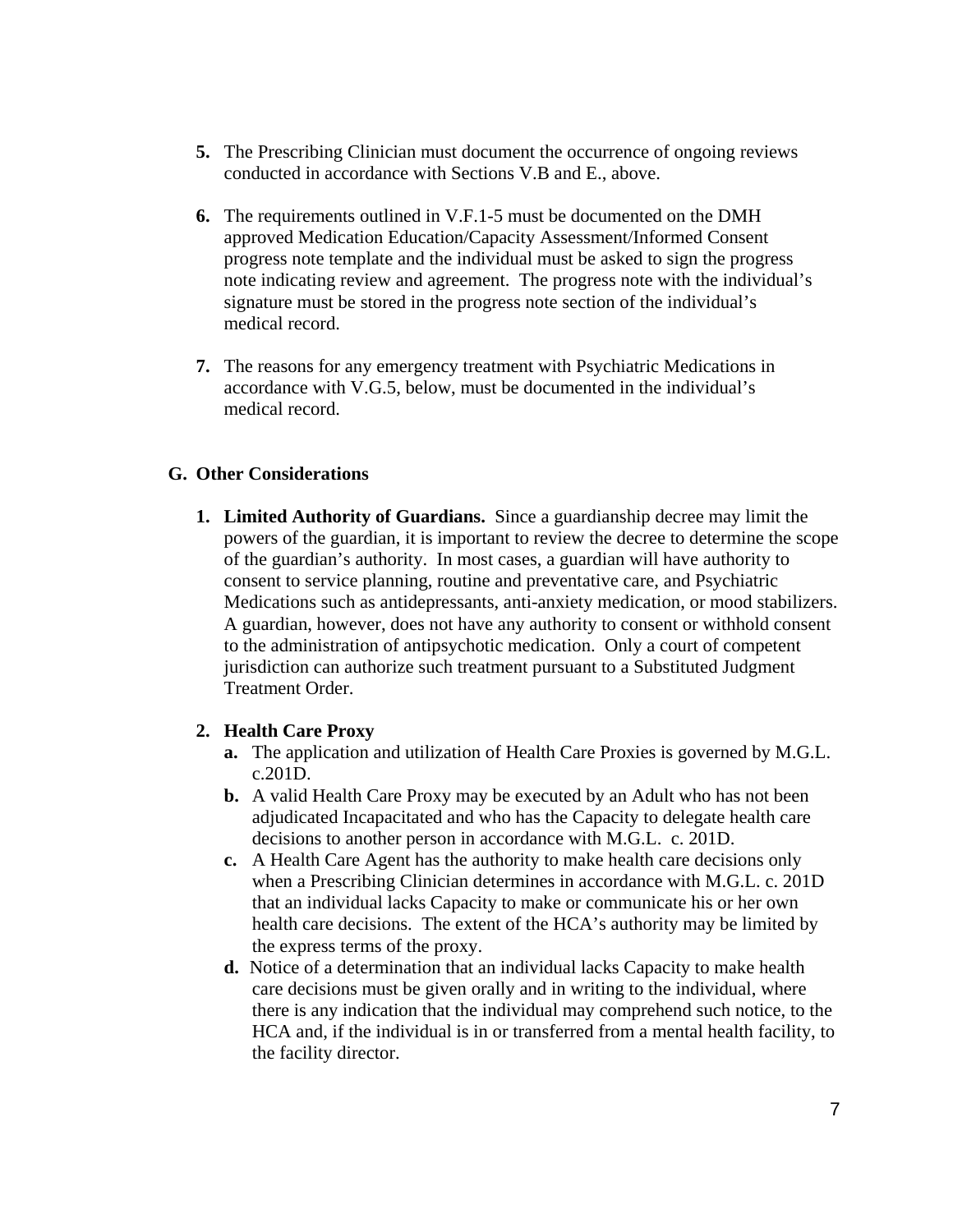- **e.** If an individual has a HCA and the Prescribing Clinician determines that the Adult does not have the Capacity to give Informed Consent, then the HCA must provide Informed Consent provided that the Health Care Proxy does not limit the HCA's authority to do so. If the individual does not have the Capacity to give Informed Consent and the HCA does not have the authority to consent to treatment with Psychiatric Medications, a guardianship or Substituted Judgment Treatment Order must be obtained (see Section V.D).
- **f.** The HCA can make all medical decisions the principal could make unless the authority is limited by the express terms of the Health Care Proxy.
- **g.** If the individual revokes the Health Care Proxy either in writing or verbally, the HCA immediately loses authority to provide consent on the individual's behalf. If the Prescribing Clinician determines that the individual continues to lack Capacity at the time he or she objects to the HCA's treatment decision or revokes the applicable Health Care Proxy, the Prescribing Clinician must initiate legal proceedings to affirm the Health Care Proxy or seek appointment of a guardian and Substituted Judgment Treatment Order.
- **h.** A HCA who has been delegated authority under a Health Care Proxy executed in accordance with another state's statute may have the same authority as a HCA under a M.G.L. c. 201D Health Care Proxy, depending on the applicable state statute. In this situation, a Prescribing Clinician must consult with the facility's or program's DMH legal office.

### **3. Emancipated Minors and Mature Minors**

An Emancipated Minor or Mature Minor is entitled to consent to medical treatment to the same extent and in the same manner as an Adult.

#### **4. Minors**

Special procedures apply to children in the care and custody of the Department of Children and Families (DCF) or the custody of the Department of Youth Services (DYS). Informed Consent for treatment with Psychiatric Medications must be obtained in accordance with DCF and DYS regulations and policies and any agreements between those agencies and the Minor's LAR. Any questions concerning Informed Consent should be referred to the DMH legal office to consult with DCF or DYS counsel.

Children who are not in the care or custody of DCF or DYS and who receive services from DMH will rely on their LAR to provide Informed Consent on their behalf. Any questions concerning the LAR's authority to give Informed Consent should be referred to the DMH legal office.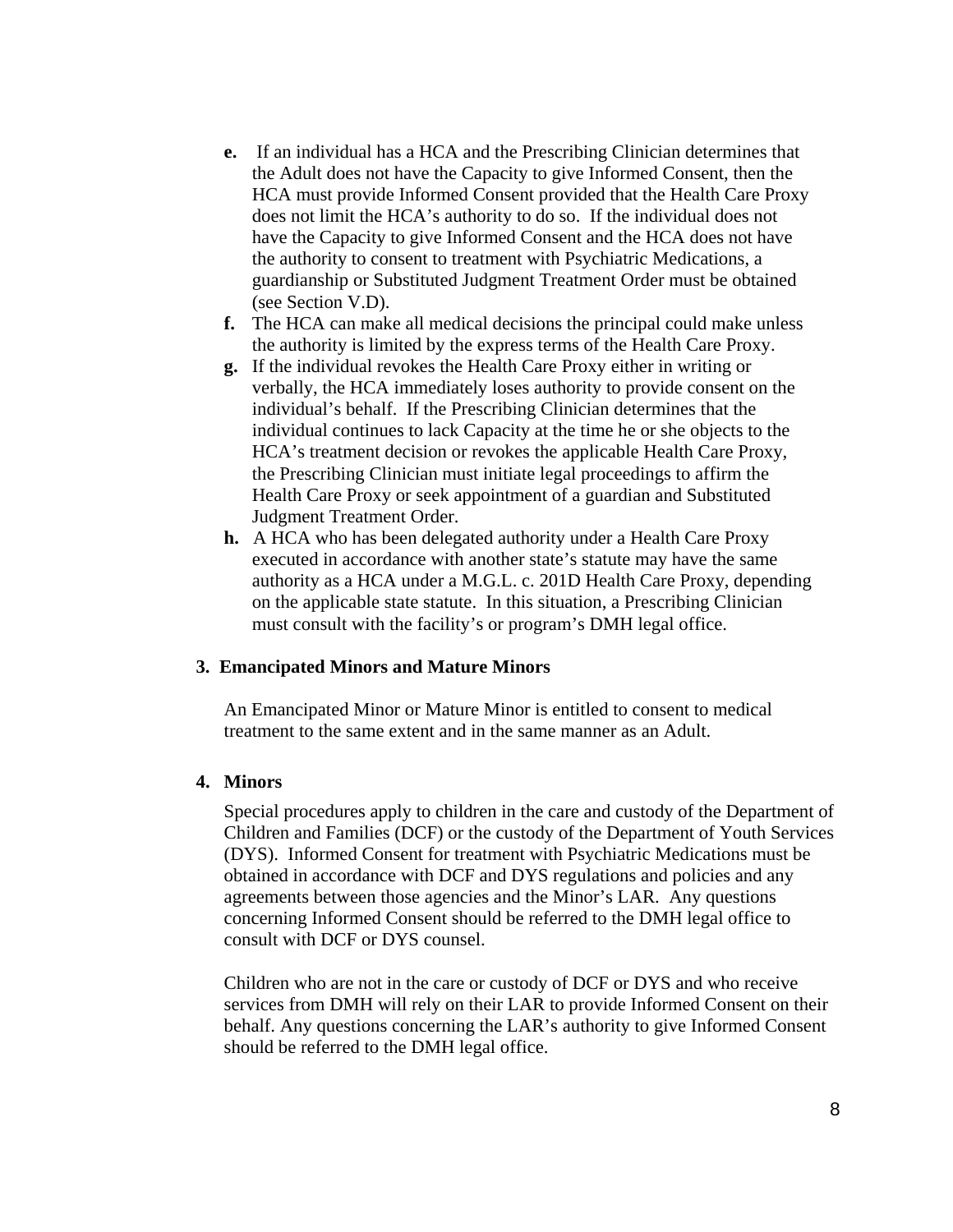### **5. Emergency Treatment**

Any Adult or Emancipated Minor who is believed to lack the Capacity to provide Informed Consent to treatment with antipsychotic medication, but who is not the subject of a Substituted Judgment Order, has a right to refuse such treatment. This right may be overridden only in an emergency (see  $104 \text{ CMR } 27.10(1)(d)$ ) to prevent the immediate, substantial, and irreversible deterioration of the individual's mental illness after consultation with the appropriate Facility Medical Director or Area Medical Director.

If the Prescribing Clinician determines that antipsychotic medications should be continued beyond the immediate, short-lasting emergency situation, the Prescribing Clinician must initiate the process to obtain a Substituted Judgment Treatment Order.

### **6. Routine and Preventative Care**

Routine and preventative care provided in DMH facilities includes standard medical examinations, clinical tests, immunizations, and treatment for minor illnesses and injuries. A Competent Adult, LAR or Health Care Agent has the right to refuse routine and preventative treatment; however, this right may be overridden by the facility director when the treatment consists of a complete physical and lab tests required by law upon admission and annually thereafter, or immunizations required by law or necessary to prevent the spread of infection or disease.

# **VI. ADMINISTRATIVE RESPONSIBILITIES**

- **A.** Each facility or program covered under this policy shall ensure that Prescribing Clinicians have access to reliable written electronic medication information in common, everyday language about each prescribed Psychiatric Medication that is sensitive to the developmental needs of individuals of different ages and capacities.
- **B.** Each facility or program covered under this policy shall ensure that Prescribing Clinicians, other staff involved in Psychiatric Medication administration, dispensing and education, and Human Rights Officers receive training regarding the requirements of this policy.
- **C.** Each facility or program covered under this policy shall ensure, where applicable, that a current copy of each individual's Health Care Proxy, guardianship decree or Substituted Judgment Treatment Order is placed in the legal section of the individual's medical record.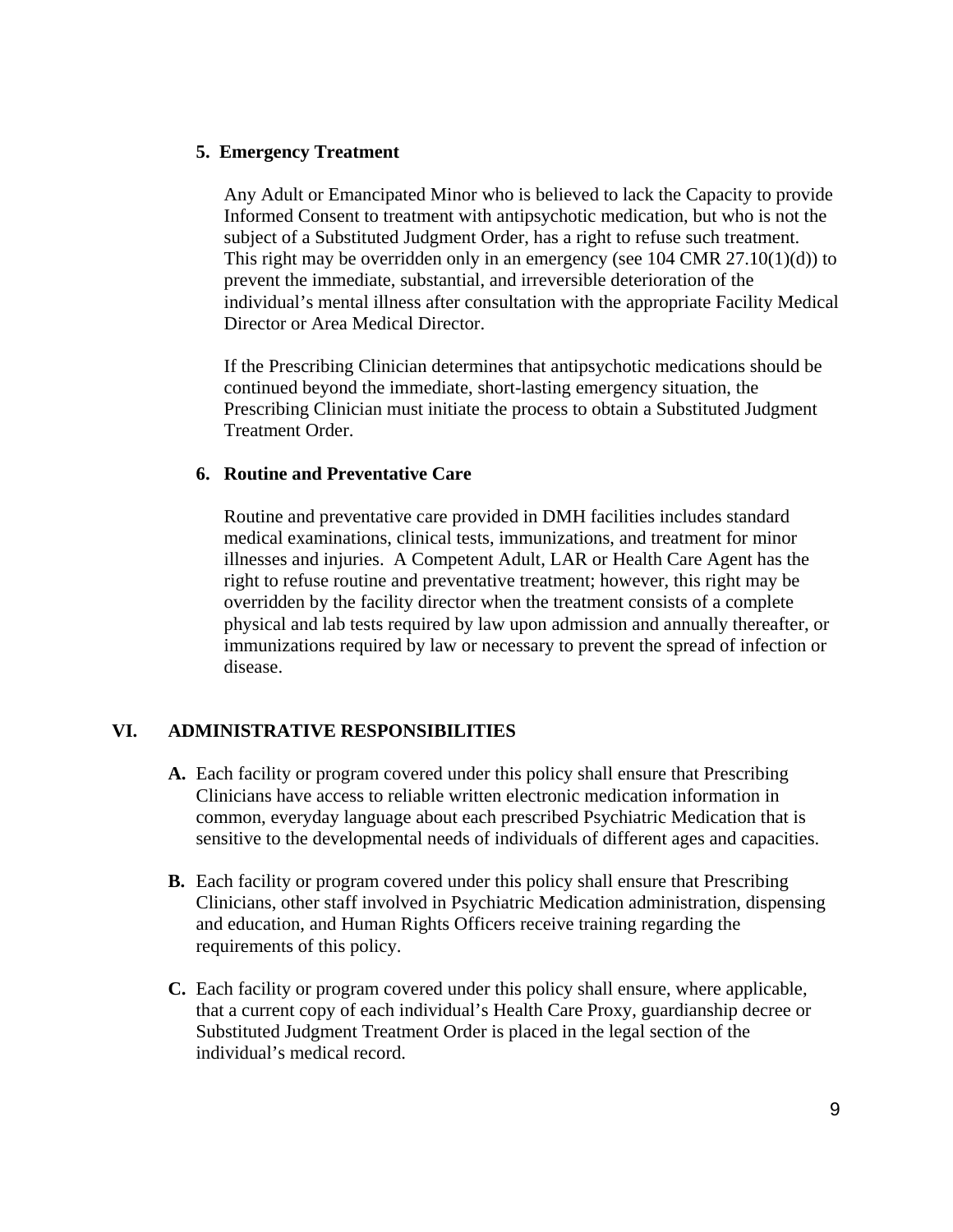#### **VII. IMPLEMENTATION RESPOSIBILITY**

The Deputy Commissioner for Clinical and Professional Services is responsible for ensuring that the person in charge of each facility or program implements this policy. This includes assuring that every Prescribing Clinician and Human Rights Officer understands their responsibilities with regard to helping individuals, and their LAR and/or HCA, as applicable, in the facility or program to understand their rights to provide Informed Consent for treatment with Psychiatric Medications.

#### **VIII. REFERENCES**

The following statutes, regulations and policies are applicable to this policy: M.G.L. c. 111, §70E (Public Health); MGL c. 112, §§12E and 12F (Minors Consent to Certain Treatments); M.G.L. c. 123, §8B (District Court Substituted Judgment Treatment Orders); M.G.L. c. 190B, §§ 5-209, 5-306A, 5-308, 5-309, 5-311 (Guardianships and Substituted Judgment Treatment Orders); M.G.L. c. 201D, §§2, and 5-7(Health Care Proxies); 104 CMR 25.04, 27.10 – 27.12, 28.02, 28.03, 28.06 and 28.10 (DMH); 110 CMR 11.00 (DCF), and 109 CMR 11.00 (DYS).

### **IX. REVIEW**

This policy shall be reviewed six months after its effective date and at least every three years thereafter.

#### **X. ATTACHMENTS**

A. Decision Charts Concerning Treatment Situations B. DMH Consent Form for Psychiatric Medications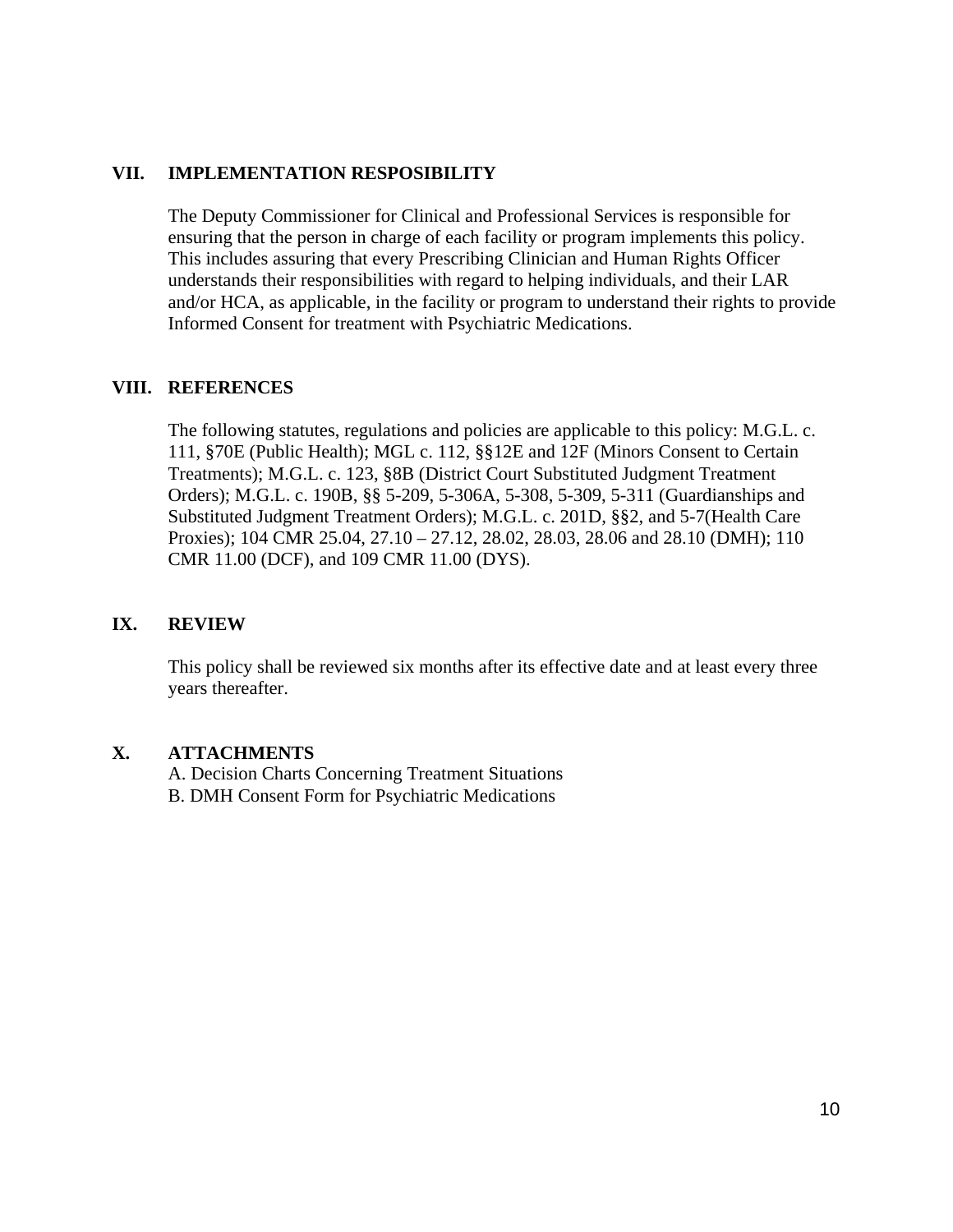# **DECISION CHART CONCERNING PSYCHIATRIC MEDICATION TREATMENT FOR ADULTS\***

|  | <b>Patient's Legal</b><br><b>Status</b>                                  | <b>Accepts Treatment</b>                                                                                                                                               | <b>Refuses</b><br><b>Treatment</b>                                                | <b>Emergency Treatment</b><br>(Section<br>V.G. 5)                                                              |
|--|--------------------------------------------------------------------------|------------------------------------------------------------------------------------------------------------------------------------------------------------------------|-----------------------------------------------------------------------------------|----------------------------------------------------------------------------------------------------------------|
|  | Has Capacity                                                             | Treat                                                                                                                                                                  | Do not treat                                                                      | Do not treat if individual<br>refuses treatment                                                                |
|  | Does not appear<br>to have Capacity                                      | Treat while pursuing<br>a guardianship or<br>Substituted<br>Judgment Treatment<br>Order                                                                                | Do not treat<br>Obtain a<br>Substituted<br>Judgment<br><b>Treatment Order</b>     | Treat while pursuing a<br>guardianship or<br><b>Substituted Judgment</b><br><b>Treatment Order</b>             |
|  | Adjudicated<br>Incapacitated<br>with<br>Substituted<br>Judgment Order    | <b>Follow Substituted</b><br>Judgment Order                                                                                                                            | Follow<br>Substituted<br>Judgment Order                                           | Treat on an interim basis<br>while following<br>procedures to modify<br>Substituted Judgment<br>Order          |
|  | Adjudicated<br>Incapacitated<br>without<br>Substituted<br>Judgment Order | Treat with non-<br>antipsychotics with<br>guardians consent,<br>and may treat with<br>antipsychotic<br>medication while<br>pursuing a<br>Substituted<br>Judgment Order | Do not treat<br>Follow procedures<br>to obtain a<br>Substituted<br>Judgment Order | Treat on an interim basis<br>while following<br>procedures to obtain a<br><b>Substituted Judgment</b><br>Order |

**\*Prescribing Clinicians are cautioned to review the analysis in the DMH Informed Consent Policy for Psychiatric Medications and/or consult with legal counsel rather than relying solely on this Decision Chart.**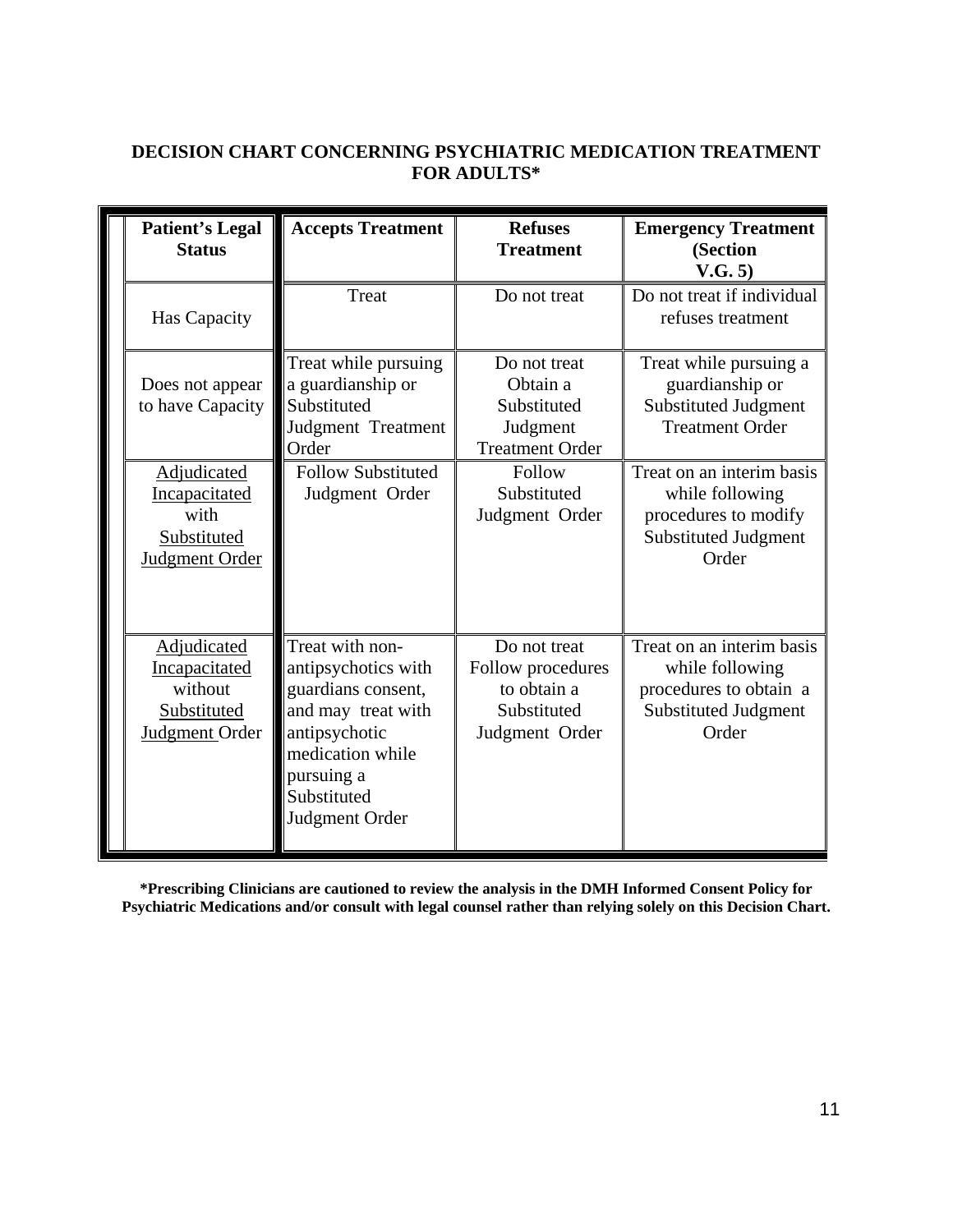# **DECISION CHART CONCERNING PSYCHIATRIC MEDICATION TREATMENT FOR MINORS\***

| <b>Legal Status of Minor</b>                                                                                        | <b>Accepts Treatment</b>                                                                                                                                                                                                          | <b>Refuses Treatment</b>                                                                                                                                                                                | <b>Emergency</b><br><b>Treatment with</b><br>Antipsychotic<br><b>Medication</b><br>(Section V.G.5)                                                          |
|---------------------------------------------------------------------------------------------------------------------|-----------------------------------------------------------------------------------------------------------------------------------------------------------------------------------------------------------------------------------|---------------------------------------------------------------------------------------------------------------------------------------------------------------------------------------------------------|-------------------------------------------------------------------------------------------------------------------------------------------------------------|
| LAR is parent with legal<br>custody                                                                                 | Treat with consent of<br>parent                                                                                                                                                                                                   | Treat with consent of<br>parent                                                                                                                                                                         | Treat with consent<br>of parent                                                                                                                             |
| LAR is court-appointed<br>guardian                                                                                  | Treat with non-<br>antipsychotics with<br>guardian's consent;<br>treat with<br>antipsychotics while<br>pursuing Substituted<br><b>Judgment Treatment</b><br>Order                                                                 | Treat with non-<br>antipsychotics with<br>guardian's consent;<br>do not treat with<br>antipsychotics without<br>Substituted Judgment<br><b>Treatment Order</b>                                          | <b>Treat while</b><br>pursuing<br>Substituted<br>Judgment<br><b>Treatment Order</b>                                                                         |
| In custody of DCF, i.e.<br>placed in custody of DCF<br>pursuant to court order or<br>through adoption<br>surrender. | Defer to DCF re<br>consent requirement<br>for non-extraordinary<br>treatment. Treatment<br>with antipsychotics<br>requires Substituted<br>Judgment Treatment<br>Order.                                                            | Defer to DCF re<br>consent requirement<br>for non-extraordinary<br>treatment. Treatment<br>with antipsychotics<br>requires Substituted<br><b>Judgment Treatment</b><br>Order.                           | <b>Treat while</b><br>pursuing<br>Substituted<br>Judgment<br>Treatment Order.<br>Consult with DCF.                                                          |
| In care of DCF, i.e.,<br>receiving services from<br>DCF pursuant to a<br><b>Voluntary Placement</b><br>Agreement    | Defer to DCF re<br>consent requirement<br>for non-extraordinary<br>treatment. Treatment<br>with antipsychotics<br>requires authorization<br>by parent with legal<br>custody or<br>Substituted Judgment<br><b>Treatment Order.</b> | Defer to DCF re<br>consent for routine<br>treatment. Treatment<br>with antipsychotics<br>requires authorization<br>by parent with legal<br>custody or<br>Substituted Judgment<br><b>Treatment Order</b> | Treat with consent<br>of parent with legal<br>custody or treat<br>while pursuing<br>Substituted<br>Judgment<br>Treatment Order.<br>Consult with DCF.        |
| In custody of DYS (and<br>neither emancipated nor<br>deemed a mature minor)                                         | Consent/authorization<br>must be obtained<br>from parent/guardian<br>(see above) or<br>authorized by court.,<br>i.e., Substituted<br><b>Judgment Treatment</b><br>Order                                                           | Consent/authorization<br>must be obtained<br>from parent/guardian<br>(see above) or<br>authorized by court.,<br>i.e., Substituted<br><b>Judgment Treatment</b><br>Order                                 | Treat with consent<br>of parent with legal<br>custody or treat<br>while pursuing<br>Substituted<br>Judgment<br><b>Treatment Order.</b><br>Consult with DYS. |
| Emancipated Minor, with<br>capacity to make treatment<br>decisions.                                                 | Treat                                                                                                                                                                                                                             | Do not treat<br>(assessment of<br>capacity may be<br>clinically indicated)                                                                                                                              | Do not treat if<br>individual refuses<br>treatment<br>(assessment of<br>capacity may be<br>clinically indicated)                                            |